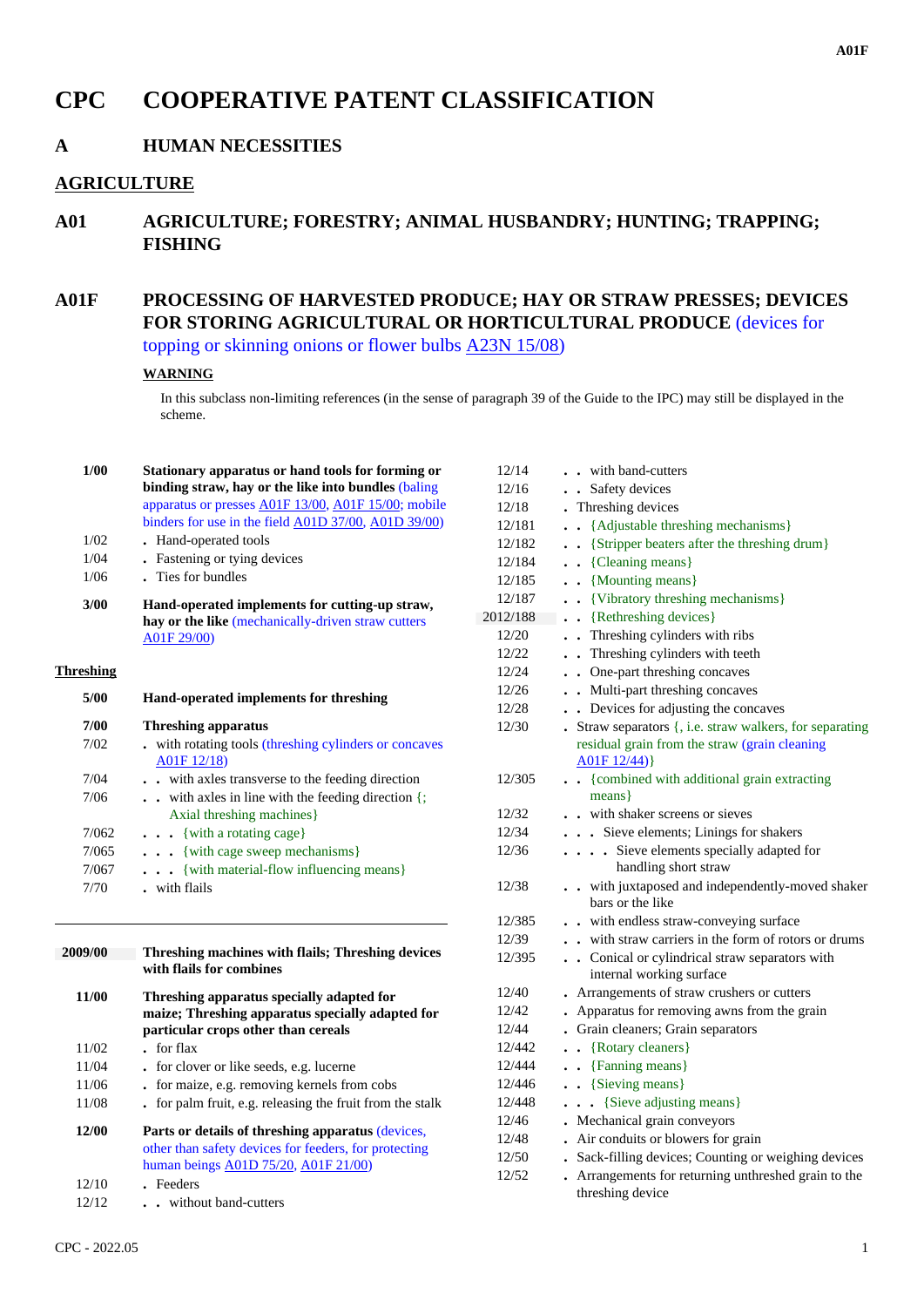#### **A01F**

| 12/54                 | Arrangements for collecting or removing dust                                                                                                                            |
|-----------------------|-------------------------------------------------------------------------------------------------------------------------------------------------------------------------|
| 12/56                 | . Driving mechanisms for the threshing parts                                                                                                                            |
| 12/58                 | . Control devices; Brakes; Bearings                                                                                                                                     |
| 12/60                 | Grain tanks { (for combines A01D 41/1208)}                                                                                                                              |
| presses <b>B30B</b> ) | <b>Baling straw or the like (baling presses in general, briquetting</b>                                                                                                 |
| 13/00                 | Hand-operated baling apparatus                                                                                                                                          |
| 15/00                 | Baling presses for straw, hay or the like                                                                                                                               |
| 15/005                | {for conditioning bales, e.g. rebaling}                                                                                                                                 |
| 15/02                 | with press-boxes $\{(\underline{A01F 15}/046 \text{ takes precedence})\}$                                                                                               |
| 15/04                 | . Plunger presses                                                                                                                                                       |
| 15/042                | $\bullet$ {Plungers}                                                                                                                                                    |
| 15/044                | . . {with open pressing chambers}                                                                                                                                       |
| 15/046                | . . {with press-boxes}                                                                                                                                                  |
| 2015/048              | {Anti-return systems for the material in the<br>$\ddotsc$<br>pressing chamber when the plunger moves<br>backwards }                                                     |
| 15/06                 | with double-action plunger<br>$\ddot{\phantom{0}}$                                                                                                                      |
| 15/07                 | . Rotobalers, i.e. machines for forming cylindrical<br>bales by winding and pressing                                                                                    |
| 15/0705               | {Arrangements for continuous operation}<br>$\ddot{\phantom{a}}$                                                                                                         |
| 15/071                | {Wrapping devices (tying devices A01F 15/141)}<br>$\ddot{\phantom{0}}$                                                                                                  |
| 15/0715               | {Wrapping the bale in the press chamber before<br>opening said chamber}                                                                                                 |
| 2015/072              | {Braking means for the film roll in balers<br>which wrap the bale before opening the<br>pressing chamber in order to stretch the film<br>while wrapping}                |
| 2015/0725             | {Film dispensers for film rollers in a satellite<br>type wrapper, e.g. holding and tensioning<br>means for the film roller (the rotating arm itself<br>A01F 2015/073) } |
| 2015/073              | {Features related to the horizontal rotating<br>arm of a wrapping device of the satellite type<br>(features of film dispensers A01F 2015/0725)}                         |
| 2015/0735             | {Combined machines that include a press bale<br>and a wrapping device in a further step, e.g.<br>turning table, not in the same closed pressing<br>chamber              |
| 2015/074              | {Mechanisms for discharging a bale from the<br>wrapping machine}                                                                                                        |
| 2015/0745             | {Special features of the wrapping material for<br>wrapping the bale}                                                                                                    |
| 2015/075              | {Opening the pressing chamber before<br>wrapping, and then wrapping by rotating the<br>bale without displacing it out of the open<br>pressing chamber}                  |
| 2015/0755             | {Configuration of support surfaces which can<br>move in order to rotate a bale around at least<br>one axis while wrapping }                                             |
| 2015/076              | {Wrapping device incorporating sensors}                                                                                                                                 |
| 15/0765               | {Rolling bales on the ground}                                                                                                                                           |
| 2015/077              | {Pressing chamber formed by belts and rollers}                                                                                                                          |
| 2015/0775             | {Pressing chambers with fix volume}                                                                                                                                     |
| 2015/078              | {Pressing chamber formed exclusively by flexible<br>$\ddot{\phantom{0}}$<br>elements, e.g. belts}                                                                       |
| 2015/0785             | {Latching or locking means for the tailgate of the<br>$\ddot{\phantom{0}}$<br>rotobaler                                                                                 |
| 2015/079              | {Sledge for rollers of the pressing chamber}                                                                                                                            |
| 2015/0795             | {Pressing chamber with variable volume}                                                                                                                                 |
| 15/08                 | Details                                                                                                                                                                 |
| 2015/0808             | {Balers incorporate an inclinometer}                                                                                                                                    |

| 15/0816   | {Devices for dispensing chemicals in bales during<br>formation }                                                                  |
|-----------|-----------------------------------------------------------------------------------------------------------------------------------|
| 15/0825   | {Regulating or controlling density or shape of the                                                                                |
|           | bale }                                                                                                                            |
| 15/0833   | • {for round balers}                                                                                                              |
| 15/0841   | . . {Drives for balers}                                                                                                           |
| 15/085    | . {for round balers}                                                                                                              |
| 15/0858   | . { for the tying devices or needles}                                                                                             |
| 2015/0866 | {Clutching means for the knotting process;<br>Bale length measuring means for triggering<br>the clutching mean}                   |
| 15/0875   | $\bullet$ $\bullet$ {Discharge devices}                                                                                           |
| 15/0883   | {for round balers}<br>$\ddot{\phantom{0}}$                                                                                        |
| 2015/0891 | {Weighing the finished bale before falling to<br>$\ddot{\phantom{0}}$<br>ground}                                                  |
| 15/10     | . Feeding devices for the crop material {e.g.<br>precompression devices}                                                          |
| 15/101    | {Feeding at right angles to the compression<br>$\ddot{\phantom{a}}$                                                               |
|           | stroke (A01F 15/106 takes precedence)}                                                                                            |
| 2015/102  | {the pressing chamber is fed from the bottom<br>$\ddot{\phantom{0}}$<br>side }                                                    |
| 2015/103  | {the pressing chamber is fed from a lateral<br>side}                                                                              |
| 2015/105  | . {the pressing chamber is fed from the top<br>side}                                                                              |
| 15/106    | • {for round balers}                                                                                                              |
| 2015/107  | {Means for withdrawing knives, rotor or walls<br>$\ddot{\phantom{0}}$                                                             |
|           | of the feeding chamber in case of plugging or<br>congestion}                                                                      |
| 2015/108  | {Cutting devices comprising cutter and<br>counter-cutter}                                                                         |
| 15/12     | . Feeding devices for the ties                                                                                                    |
| 15/14     | Tying devices specially adapted for baling presses                                                                                |
| 15/141    | {for round balers (wrapping devices<br>A01F 15/071)                                                                               |
| 2015/143  | {Guiding fingers for twines in order to avoid<br>the slippage of twines to the sides of the bale<br>when tying it}                |
| 15/145    | $\bullet$ $\bullet$ {Twine knotters}                                                                                              |
| 15/146    | . . {Wire twisters}                                                                                                               |
| 15/148    | {Monitoring the tying, e.g. mistie detectors}<br>$\ddot{\phantom{0}}$                                                             |
| 15/16     | . Division blocks                                                                                                                 |
| 15/18     | . Endless belts, rolls or the like                                                                                                |
| 2015/183  | {Constructional details of belts of the press<br>chamber}                                                                         |
| 2015/186  | {Constructional details of rollers or the                                                                                         |
|           | bearings of the rollers of the press chamber}                                                                                     |
|           | <b>Accessories for threshing machines or baling presses (loaders for</b>                                                          |
|           | sheaves, stacks or bales A01D 87/12; trailers B62D 63/06)                                                                         |
| 17/00     | Straw conveyors for threshing machines or baling<br>presses                                                                       |
| 17/02     | . Mechanical conveyors                                                                                                            |
| 17/04     | . Pneumatic conveyors                                                                                                             |
| 19/00     | Devices for securing threshing machines or baling<br>presses to the ground, e.g. for compensating for<br>unevenness of the ground |

 **21/00 Devices for protecting human beings for threshing machines or baling presses** (in combines A01D 75/20; for feeders for threshing apparatus A01F 12/16)